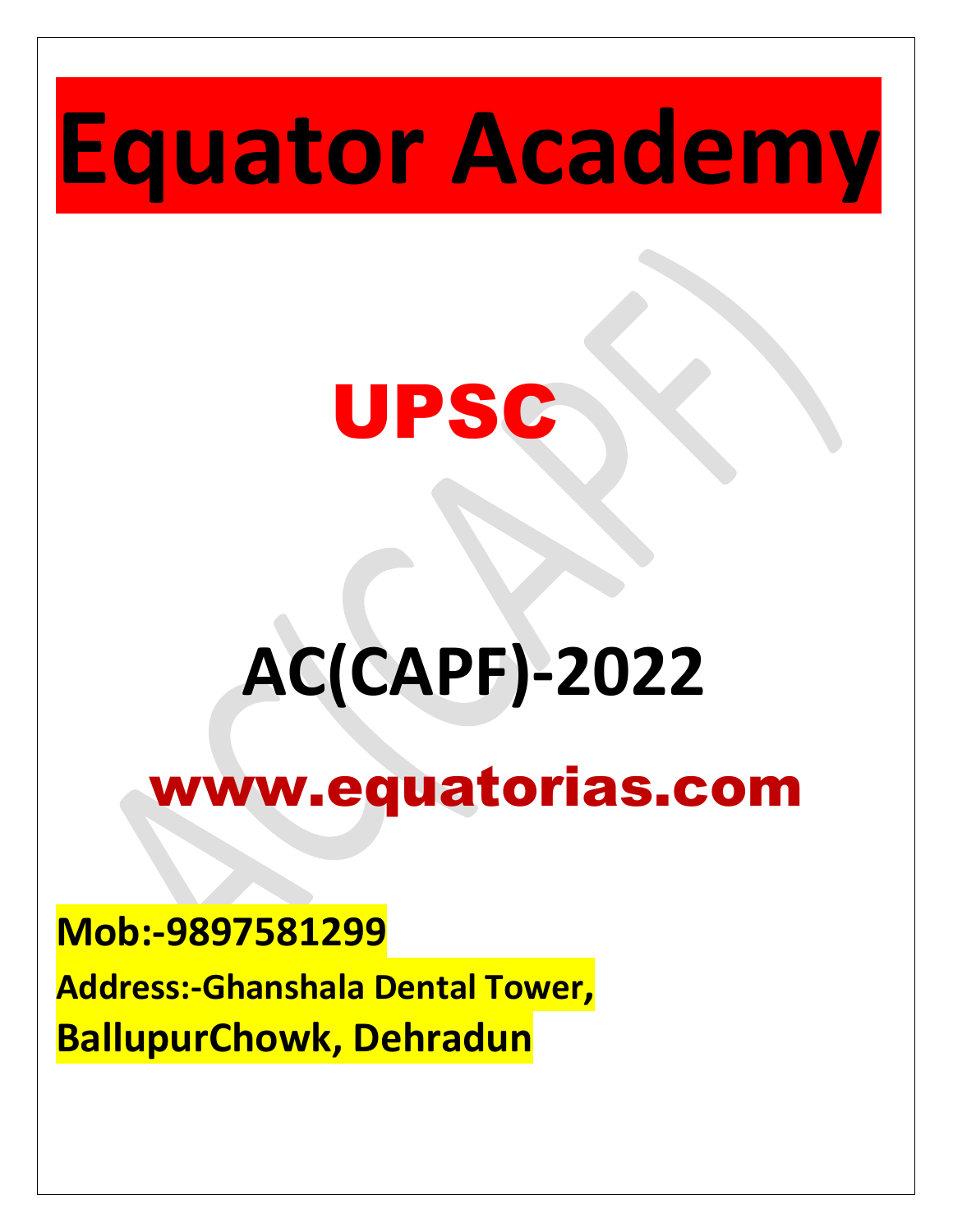# **Achievers of Equator Academy**



Dilproot-CAPF-2019



Rupesh-CAPF-2019



Vaishali-CAPF-2015



Ashok-IMA



**Vivek-CAPF** 



Aarti-OTA

<u>tan di kacamatan ing Kabupatèn Bandar Bandar Bandar Bandar Bandar Bandar Bandar Bandar Bandar Bandar Bandar Ba</u>



Ruchi-CAPF-2012



Akhilsh-IMA



# many more.......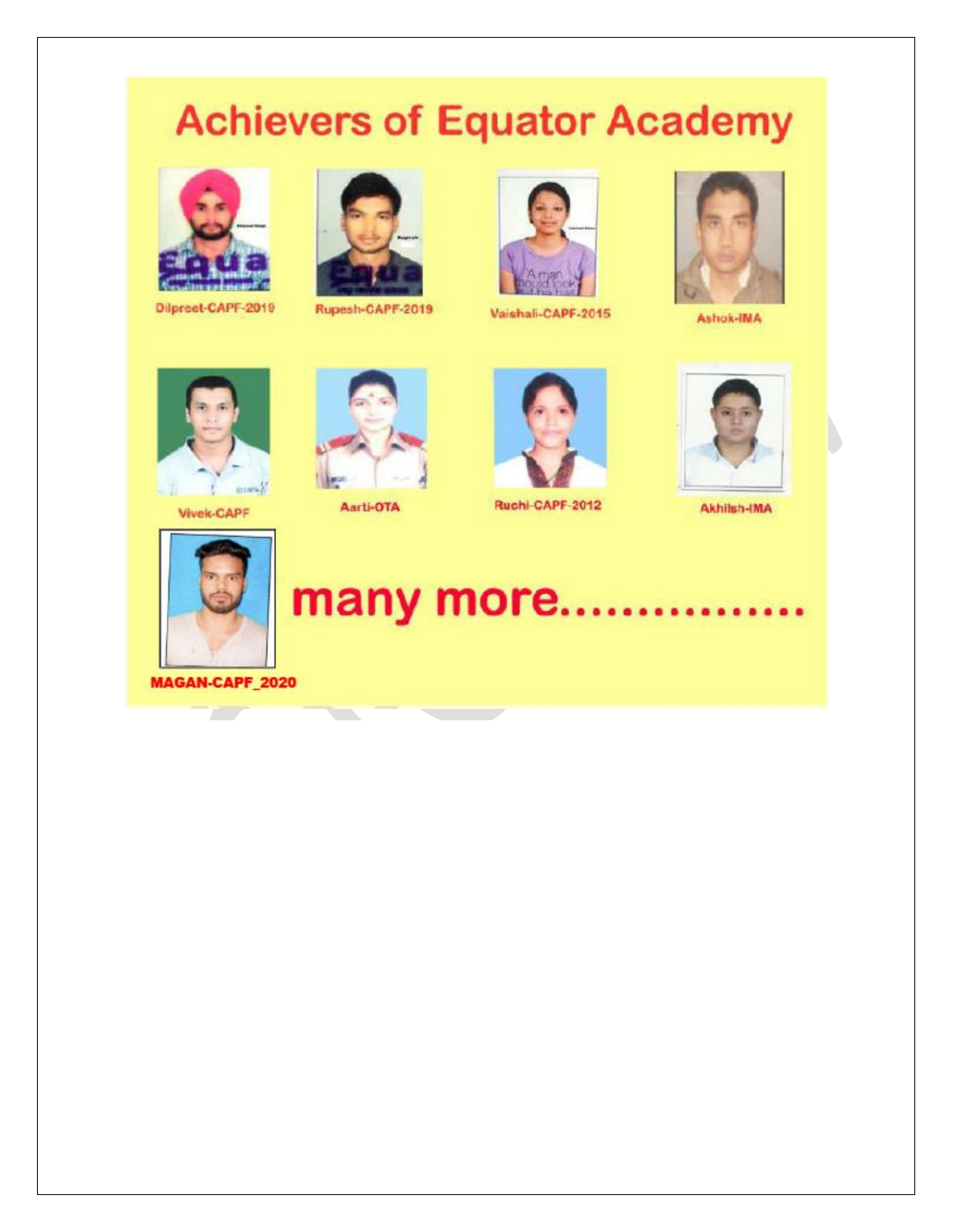#### **What is CAPF - AC Exam?**

The Central Armed Police Forces (CAPF) refers to the uniform nomenclature of **seven security forces** in India under the authority of the Ministry of Home Affairs. They are

- Assam Rifles (AR)
- Central Reserve Police Force (CRPF)
- Border Security Force (BSF)
- Central Industrial Security Force (CISF)
- National Security Guard (NSG)
- Indo-Tibetan Border Police (ITBP)
- Sashastra Seema Bal (SSB).

Gazetted Officers: Officers in CAPFs are recruited through the Central Armed Police Forces (Assistant Commandants) Examination conducted by UPSC.

#### Educational Qualification:

Here are the certain educational qualifications that the applicants must possess to be eligible for CAPF: As part of UPSC CAPF Eligibility Criteria, **candidates must hold a Bachelor's degree** from a government recognized university.

### Age Limit :

• The candidate must have acquired a **minimum age of 20 years**. The upper age limit of the **candidate must be 25 years**. However, the upper age limit up to a maximum of five years can be relaxed for candidates belonging to SC/ST category

• Up to a maximum of three years for the candidates belonging to Other Backward Classes can be relaxed

• The candidate who wishes to apply for CAPF 2020 must be an Indian national. Both female and male candidates can apply for the CAPF exam. There are different medical standards set by UPSC to apply for the desired post through UPSC CAPF 2020

#### **The candidates who have already been once selected on the basis of the CAPF exam earlier cannot apply for the exam**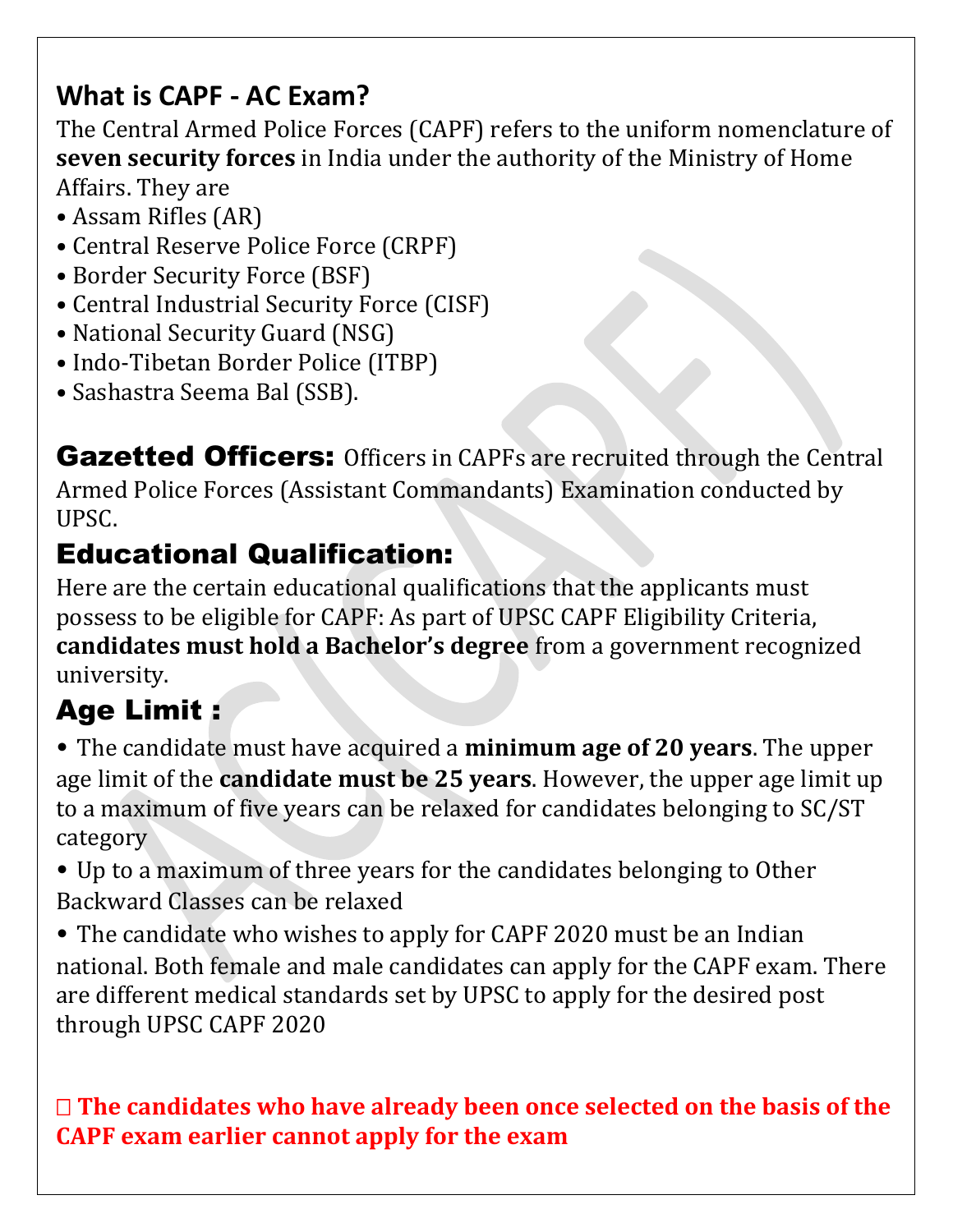# **Details of Course**



Live Online Course.

**Class Room Programme.** 

# Live Online Course

□ Course time will be 4 to 5 Months. (Monday to Friday Class, Saturday Test)

• Both Papers has been covered. Paper 1 (General Studies) Paper 2 (Descriptive G.S. & English)

- Small Batch size.
- Daily 2 hours of Live Class (With Break)
- Discussion on "The Hindu" & "Indian Express"
- Regular Test (MCQ) and Descriptive.
- Updated Current Affairs.
- Updated e-Notes.
- Course fees Rs. 15,000/ (Instalment available)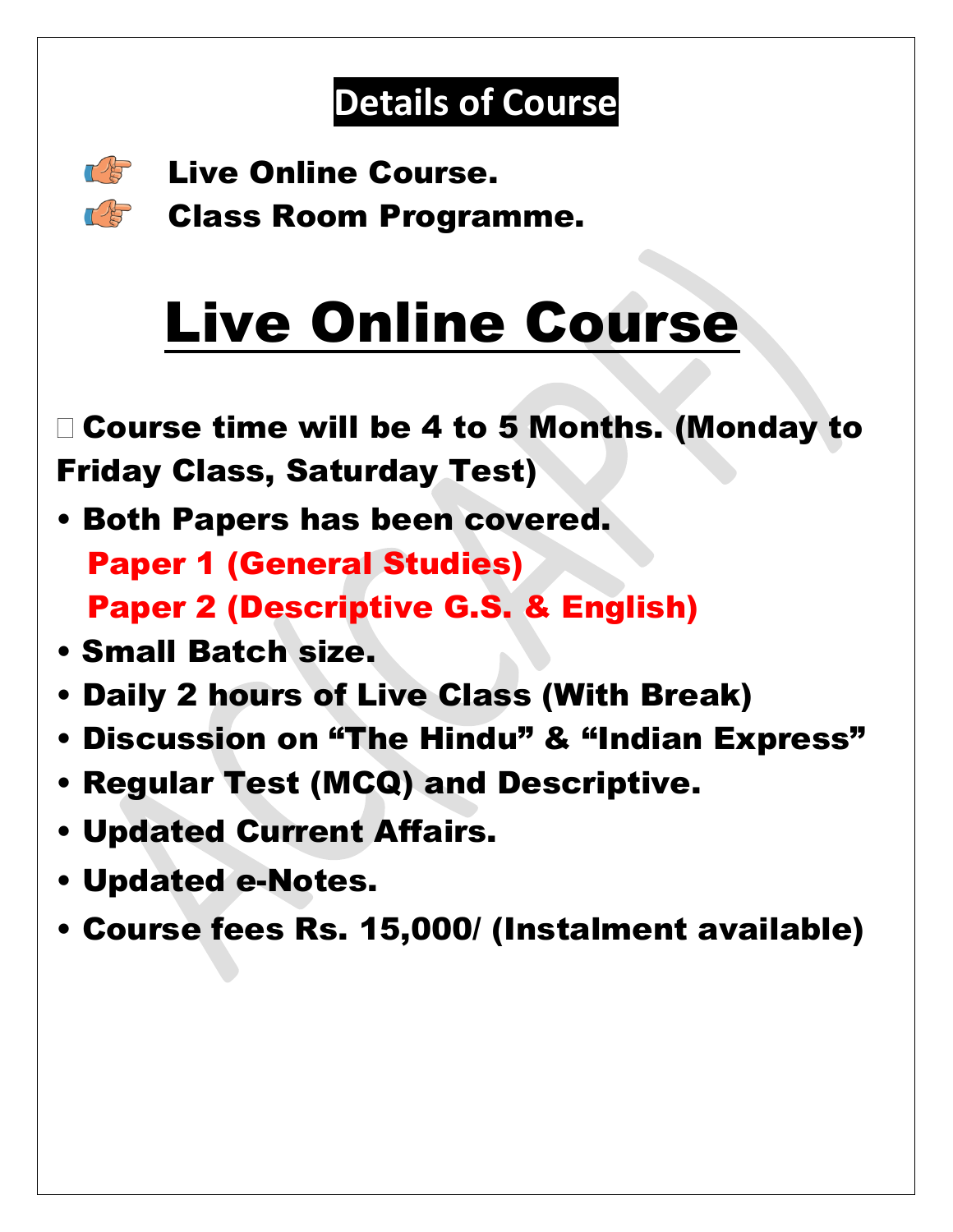## Class Room Programme

□ Daily 2 hours of Class.(Monday to Friday, Saturday Test)

- Course time will be 4 to 5 Months.
- Both Papers has been covered. Paper 1 (General Studies) Paper 2 (Descriptive G.S. & English)
- Only 20 Students in a Batch.
- Discussion on "The Hindu" & "Indian Express"
- Regular Test (MCQ) and Descriptive.
- Updated Current Affairs.
- Updated e-Notes.
- Course fees Rs. 20,000/ (Instalment available)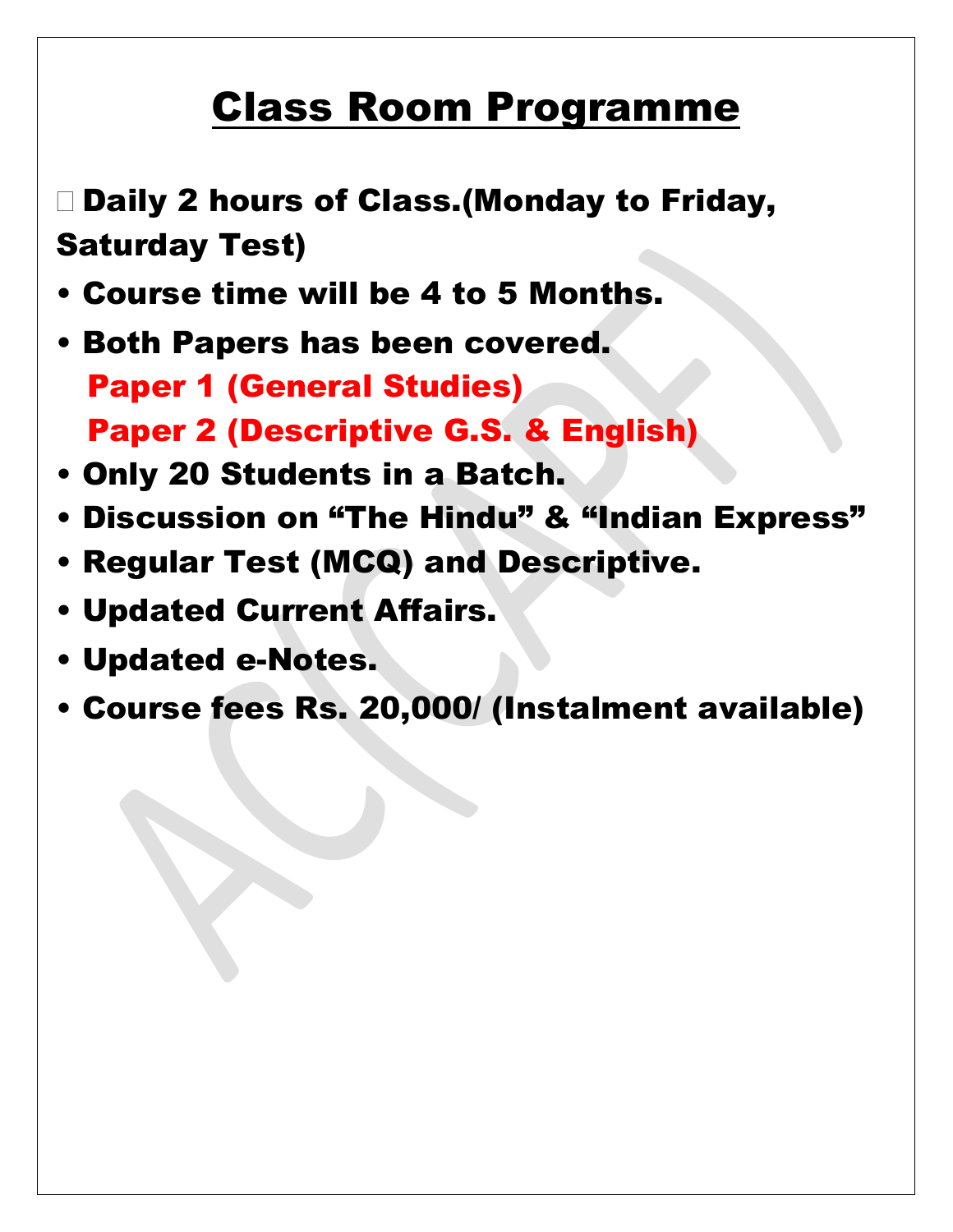

## Offline Classes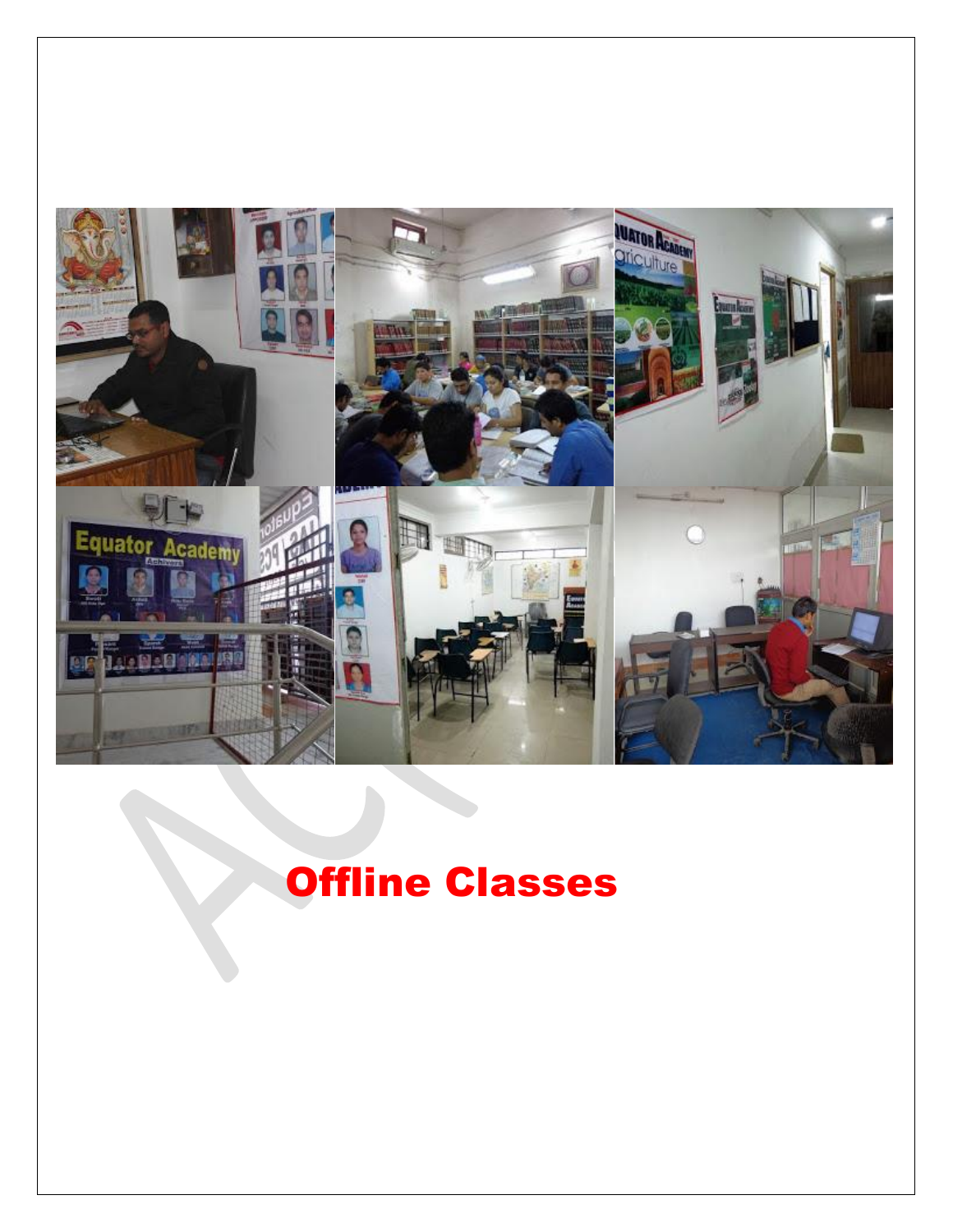

# Live Online Classes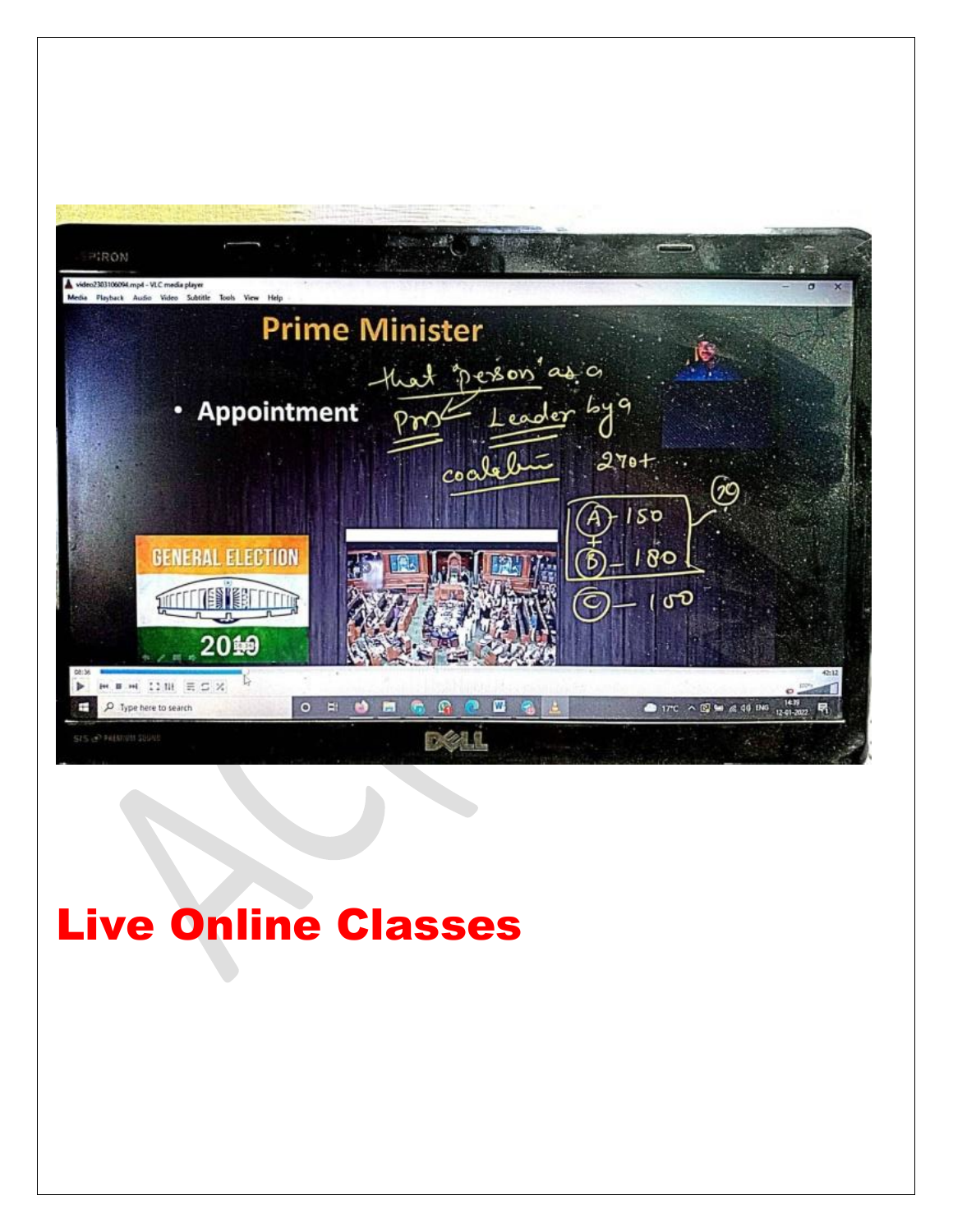## **General Studies Topics (Paper-1)**

- 1. Ancient India
- 2. Medieval India
- 3. Modern India
- 4. Physical Geography
- 5. Indian Geography
- 6. World Geography
- 7. Polity
- 8. Indian Economics
- 9. Zoology
- 10. Botany
- 11. Environment
- 12. Physics
- 13. Chemistry
- 14. Bio-Tech.
- 15. Space Science
- 16. Current Affairs
- 17. Govt. policies
- 18. Miscellaneous